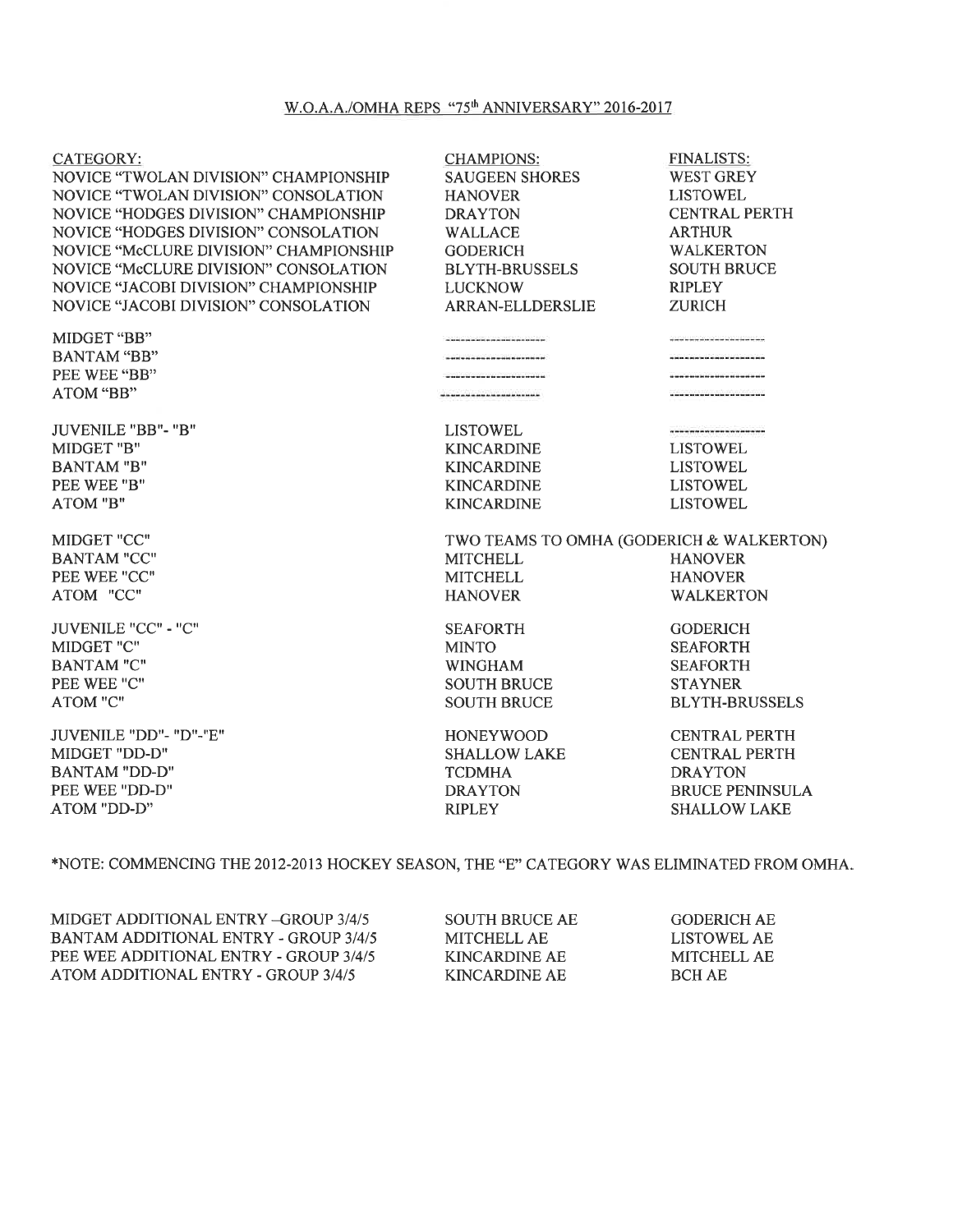#### WESTERN ONTARIO ATHLETIC ASSOCIATION 2016-2017 "75TH ANNIVERSARY'' MINOR HOCKEY ''REP.'' LEAGUE PLAY-OFFS CHAMPIONS & FINALISTS

| <b>CATEGORY:</b> |                                                                                                                                   | <b>CHAMPIONS:</b>                                                                      | <b>FINALISTS:</b>                                                                     |
|------------------|-----------------------------------------------------------------------------------------------------------------------------------|----------------------------------------------------------------------------------------|---------------------------------------------------------------------------------------|
| ATOM:            | CONVENOR: Kaye Holmes                                                                                                             |                                                                                        |                                                                                       |
|                  | W.T. "DOC" CRUICKSHANK CHAMPIONSHIP<br>M.L. "TORY" GREGG CHAMPIONSHIP<br>ALF LOCKRIDGE CHAMPIONSHIP<br>DAVE NEILSON CHAMPIONSHIP  | <b>KINCARDINE</b><br><b>MOUNT FOREST</b><br><b>SOUTH BRUCE</b><br><b>KINCARDINE AE</b> | <b>HANOVER</b><br><b>ARRAN ELDERSLIE</b><br><b>RIPLEY</b><br><b>SAUGEEN SHORES AE</b> |
| PEE WEE:         | <b>CONVENOR: Barry MacDonald</b>                                                                                                  |                                                                                        |                                                                                       |
|                  | W.T. "DOC" CRUICKSHANK CHAMPIONSHIP<br>M.L. "TORY" GREGG CHAMPIONSHIP<br>ALF LOCKRIDGE CHAMPIONSHIP<br>DAVE NEILSON CHAMPIONSHIP  | <b>KINCARDINE</b><br><b>WEST GREY</b><br><b>WINGHAM</b><br><b>TCDMHA</b>               | <b>MITCHELL</b><br><b>DRAYTON</b><br><b>ZURICH</b><br><b>MITCHELL AE</b>              |
| <b>BANTAM:</b>   | <b>CONVENOR: Paul Sebastian</b>                                                                                                   |                                                                                        |                                                                                       |
|                  | W.T. "DOC" CRUICKSHANK CHAMPIONSHIP<br>M. L. "TORY" GREGG CHAMPIONSHIP<br>ALF LOCKRIDGE CHAMPIONSHIP<br>DAVE NEILSON CHAMPIONSHIP | <b>KINCARDINE</b><br><b>BCH</b><br><b>TCDMHA</b><br><b>ARTHUR</b>                      | <b>LISTOWEL</b><br><b>DRAYTON</b><br><b>WEST GREY</b><br><b>SOUTH BRUCE</b>           |
| MIDGET:          | CONVENOR: Paul Sebastian                                                                                                          |                                                                                        |                                                                                       |
|                  | W.T. "DOC" CRUICKSHANK CHAMPIONSHIP<br>M. L. "TORY" GREGG CHAMPIONSHIP<br>ALF LOCKRIDGE CHAMPIONSHIP<br>DAVE NEILSON CHAMPIONSHIP | <b>SAUGEEN SHORES</b><br><b>LISTOWEL</b><br><b>SHALLOW LAKE</b><br><b>NO SERIES</b>    | <b>ZURICH</b><br><b>WEST GREY</b><br><b>GODERICH AE</b><br><b>NO SERIES</b>           |
| <b>JUVENILE:</b> | <b>CONVENOR: Lisa Campbell</b>                                                                                                    |                                                                                        |                                                                                       |
|                  | HUGH HODGES MEMORIAL TROPHY                                                                                                       | <b>HONEYWOOD</b>                                                                       |                                                                                       |